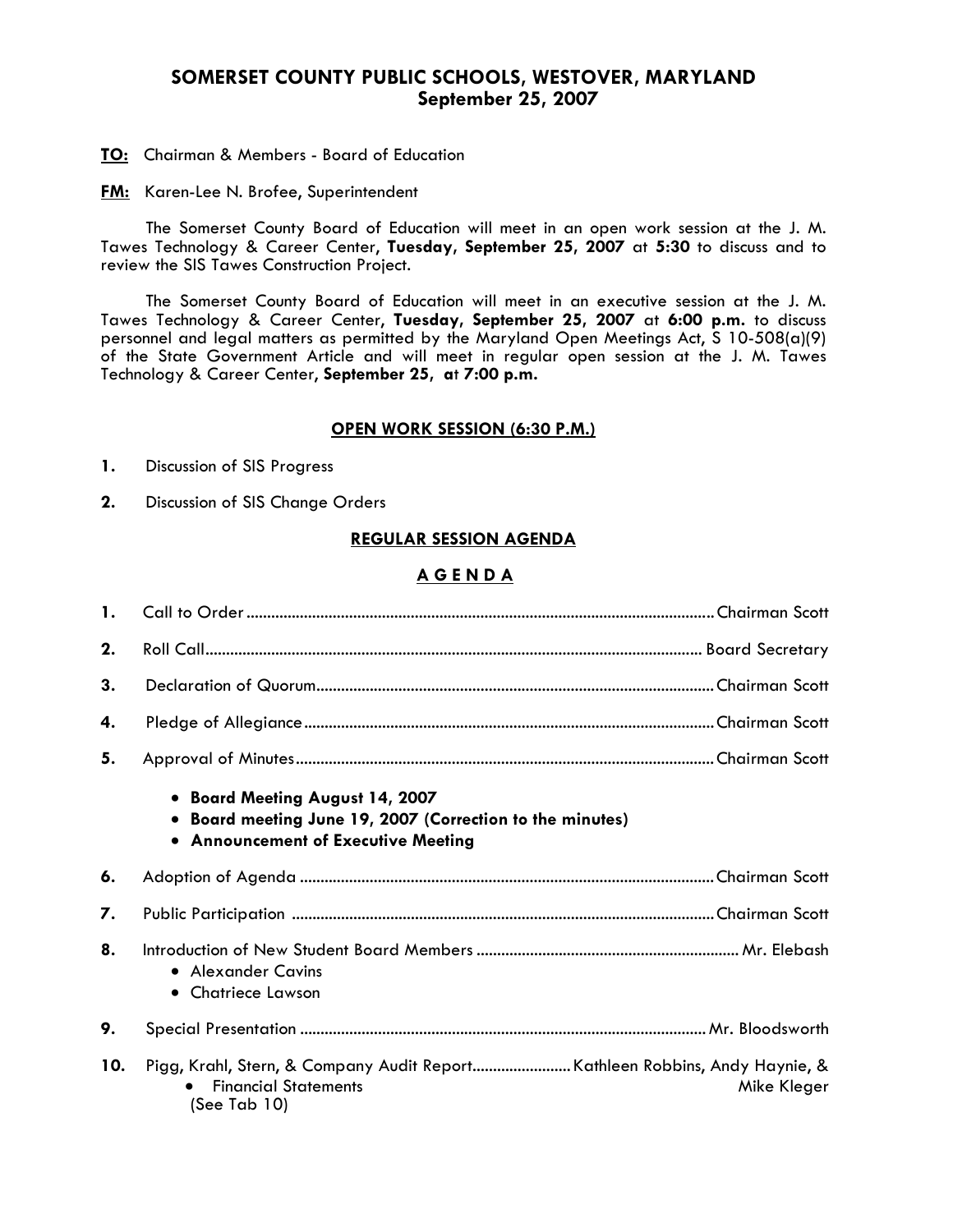# **11. Old Business**

### **A. Facilities and Transportation**

1. Change Order Approvals for Somerset Intermediate Schools.............. Mr. Daugherty (See Tab 11-A1)

#### **B. Policies**

- 1. Policy Revision Policy #700-13........................................................................Dr. Brofee Work Schedule and Leave for Employees Somerset County Public Schools (See Tab 11-B1)
- 2. Policy Revision, #200-20 .................................................................................... Mrs. Miller Travel and Transportation Reimbursement and Expenses (See Tab 11-B2)
- **C. Special Education Staffing Plan**............................................................................... Mrs. Reich (See Tab 11-C)

#### **12. New Business**

| <b>MABE Committee Nominations</b> |  |
|-----------------------------------|--|
| $(See Tab 12-A)$                  |  |

#### **B. Facilities and Transportation**

- 1. Request to Train New Bus Driver..................................................................Mr. Daugherty • Ambrose Bishop and Gary Shores (See Tab 12-B1)
- 2. Approval to Move Relocatables from MSP to WHS...............................Mr. Daugherty (See Tab 12-B2)
- 3. Approval to Install Fencing at Crisfield High School...............................Mr. Daugherty (See Tab 12-B3)
- 4. Approval for the Construction of Athletic Storage .................................Mr. Daugherty at Crisfield High School (See Tab 12-B4)
- 5. FY2009 Capital Improvement Plan............................................................Mr. Daugherty (See Tab 12-B5)
- 6. Comprehensive Maintenance Plan..............................................................Mr. Daugherty (See Tab 12-B6)

#### **C. Human Resources Report**

1. Annual Human Resources Report Summary .....................................................Mr. Lawson (See Tab 12-C1)